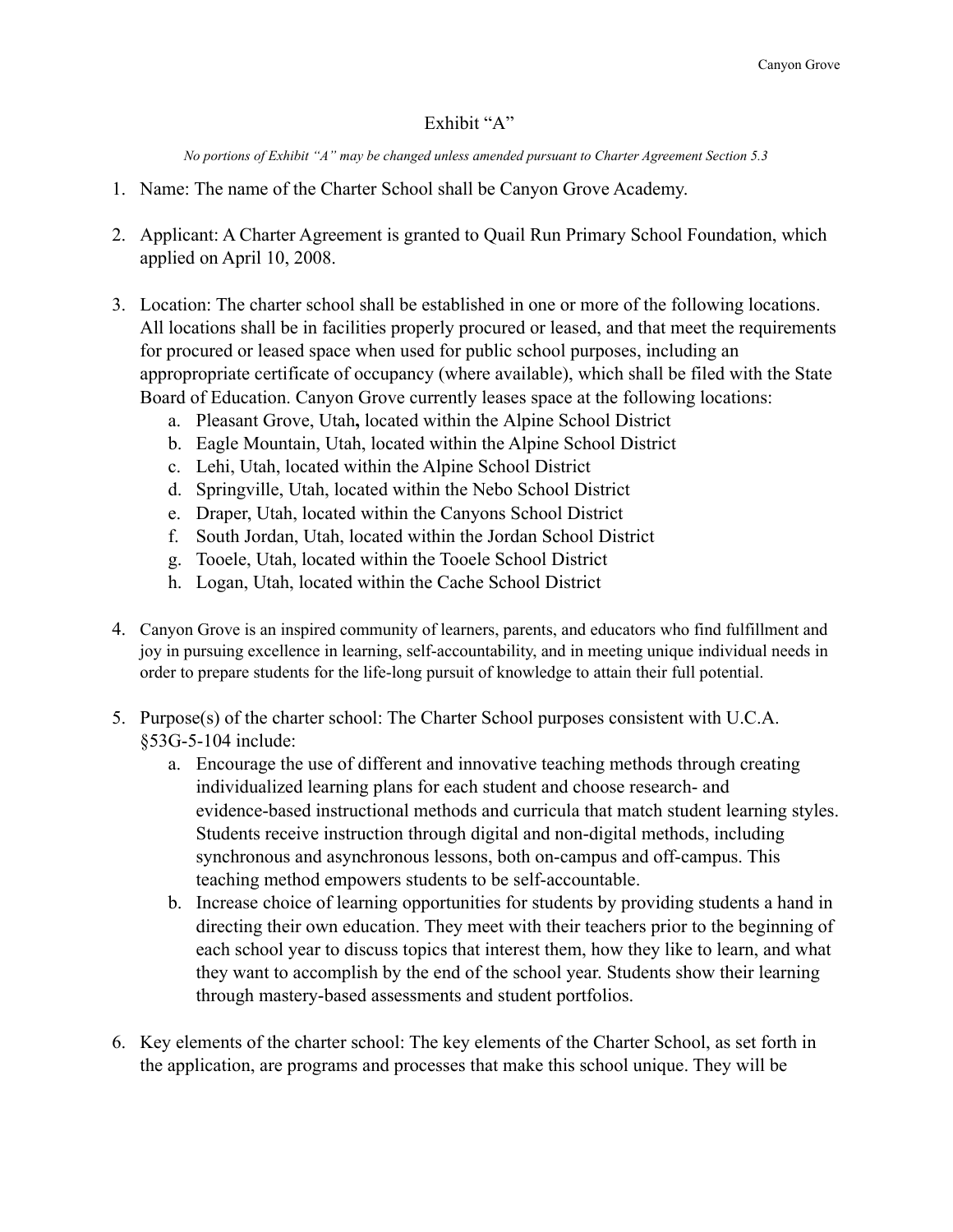included in the State Charter School Board annual review as assurances and included in the School Accountability Framework Comprehensive reviews.

- a. Provides hands-on activities and multi-sensory experiences for students that promote learning through discovery and making connections to real-life situations.
- b. A blended educational model where students attend in-person 1-5 days a week.
- c. The days where a student does not attend in-person are spent in synchronous and asynchronous online instruction by licensed teachers and tracked through a learning management system.
- d. Considering prior student performance and student learning preferences, teachers create an individualized year-long plan for each student, outlining curriculum and instructional methods. Each plan is tracked in the learning management system and covers all Utah Core Standards for that year.
- e. Uses research- and evidence- based curriculum aligned with the Utah Core standards. All curriculum is vetted and mapped prior to use.
- f. Teachers are trained in curriculum and instructional methods used by their students.
- g. Using the year-long education plan, licensed teachers oversee the learning of each child in their class by assigning lessons, teaching synchronous and asynchronous online lessons, teaching in-person classes, and reviewing each student's work for quality, accuracy, and understanding.
- h. Students meet the pacing of teacher developed curriculum maps, which meet the amount of instruction hours as required by state law.
- i. School and teachers initiate regular communication with parents at least weekly.
- j. Students receive the amount of education required by state law.
- k. A library of lessons and resources can be accessed by students or their parents to supplement (not supplant) the student's year-long plan when additional reinforcement or support is needed or to foster a student's particular interest.
- l. Canyon Grove Academy teachers use formative, state-mandated, and other assessment results, which are discussed in weekly PLC meetings, to inform instruction and ensure all standards are taught and adequate student progress is met.
- m. Canyon Grove Academy maintains a large enough student population to offer all programmatic elements listed in the approved charter application.
- 7. Opening School Year: 2010-2011
- 8. Student Population: The grade levels served and the maximum authorized enrollment is:
	- a. Grades Served: K up to grade 8
	- b. Maximum Authorized Enrollment: 648

| Enrollment by grade band |  |           | <b>Total Enrollment</b> |
|--------------------------|--|-----------|-------------------------|
|                          |  | $-\alpha$ |                         |
|                          |  | 44        | 648                     |

9. Enrollment preferences permitted by board policy and UCA §53G-6-502: